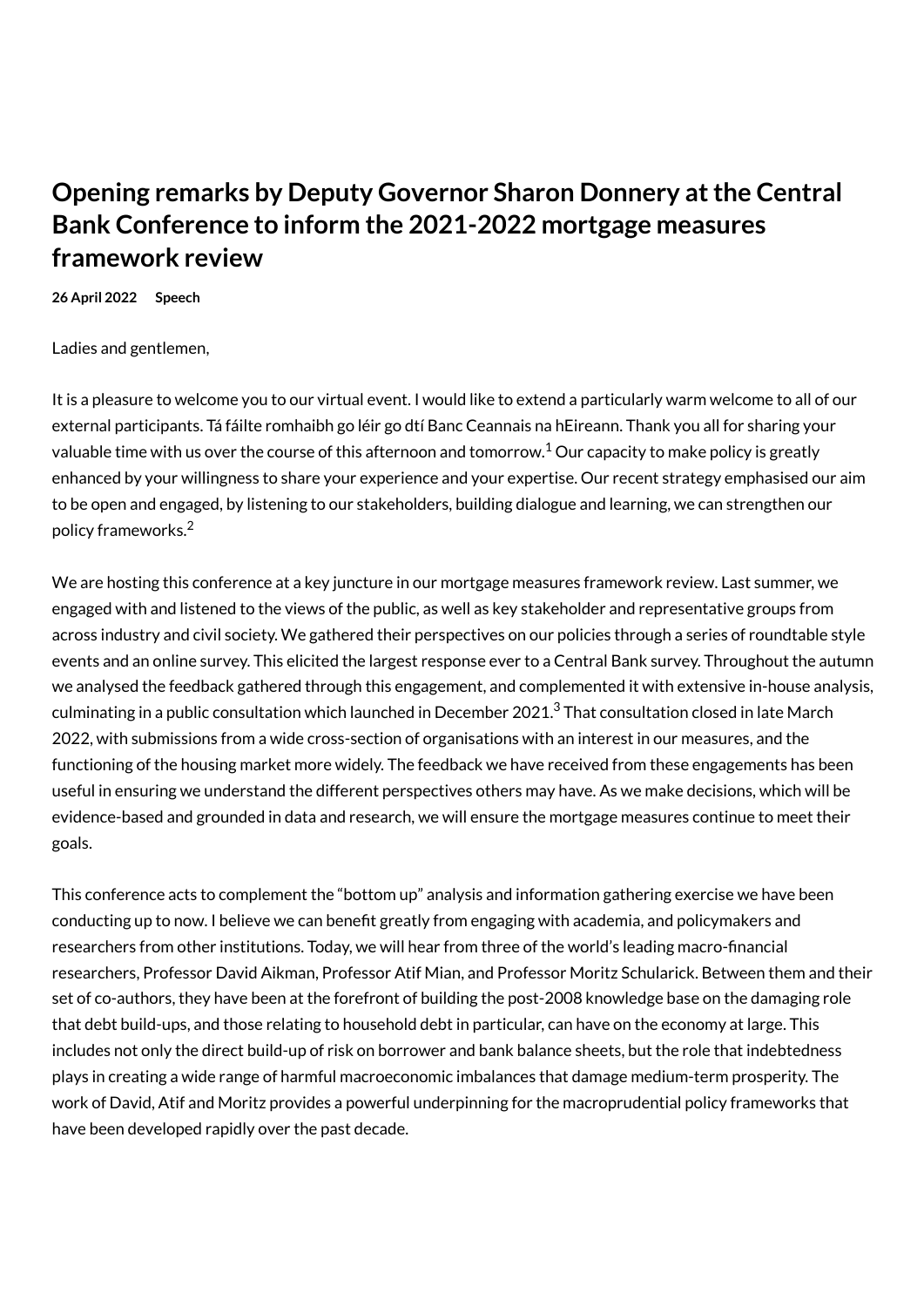In my remarks today, I am going to outline how we have implemented our mortgage measures, why we think the measures have met their objectives, and the issues we are considering as part of our framework review. I will also highlight some of the topics to be covered by the eminent policymakers who have kindly agreed to join us throughout the rest of the conference.

## **The objectives ofthe mortgage measures in Ireland**

One of our key goals in the Central Bank of Ireland is to safeguard financial stability – ensuring that the financial system can absorb, rather than amplify, adverse shocks, and that banks can continue to serve households and businesses through times of stress. The active use of macroprudential policies, including our mortgage measures, is key to meeting this goal. $^4$ 

In Ireland, we have had two main pillars of our macroprudential policies, the bank capital measures and the mortgage measures.<sup>5</sup> For bank capital, we have a number of instruments, including the countercyclical capital buffer (CCyB); the other systemically important institutions buffer (O-SII); and, the systemic risk buffer (SyRB). We are currently conducting a review of our bank capital framework, which will conclude later this year. $^6\,$ 

The mortgage measures were introduced at a time when the banking system was only beginning to emerge from the catastrophic damage caused by the 2008 financial crisis. This crisis had an unsustainable real estate lending boom at its heart. House prices had been recovering from their trough in 2013, but the affordability challenges that have caused such difficulties for so many households were only beginning to emerge.

Since their inception, the mortgage measures have had two clearly stated aims: increasing the resilience of banks and borrowers to negative economic and financial shocks, and dampening the pro-cyclicality of credit and house prices so a damaging credit-house price spiral does not re-emerge. Our policy approach, both in introducing those measures during 2015 and in evaluating them ever since, has been evidence-based, grounded in data and research. We must remain clear that there is a distinction between our aim to mitigate the damaging role that credit can play in housing markets, and an explicit targeting of house prices. Housing markets are complex, with many different stakeholders and prices are influenced by a variety of factors, both domestic and global, which are outside the control and mandates of central banks. Targeting house prices is not the aim of macroprudential mortgage measures.

Our assessment up to now is that the measures have been successful against both of these stated aims. Our data tell us that lending over recent years has been happening at much lower loan-to-income ratios than at a broadly similar point in the pre-2008 cycle.<sup>7</sup> Measuring the precise role that the measures have played in promoting borrower and lender resilience to shocks is difficult in the absence of a widespread shock to repayment capacity. The policy response to the pandemic in March 2020 ensured that such an event was thankfully avoided. Nonetheless, the usage of moratoria, or "payment breaks" during that period helps to provide evidence of these benefits. Our research tells us that borrowers with lower loan-to-income and loan-to-value ratios at mortgage origination were less likely to require payment breaks in response to the pandemic shock.<sup>8</sup> This confirms prior research from the financial crisis period that, the higher the loan-to-income or loan-to-value ratio, the greater the default risk, findings that provide rationale for restricting credit with loan-to-income and loan-to-value instruments. $^9$ 

Similarly, the precise role that the measures have had in limiting mortgage-housing feedback loops can be difficult to pin down. Of course, we simply cannot observe how the Irish economy would have evolved in the absence of the measures, a well-known challenge facing macroeconomic policymakers. Nonetheless, across a number of research methods, our assessment again is that the measures have been effective. Our survey of property price professionals showed that the measures had a substantial dampening effect on house price growth expectations after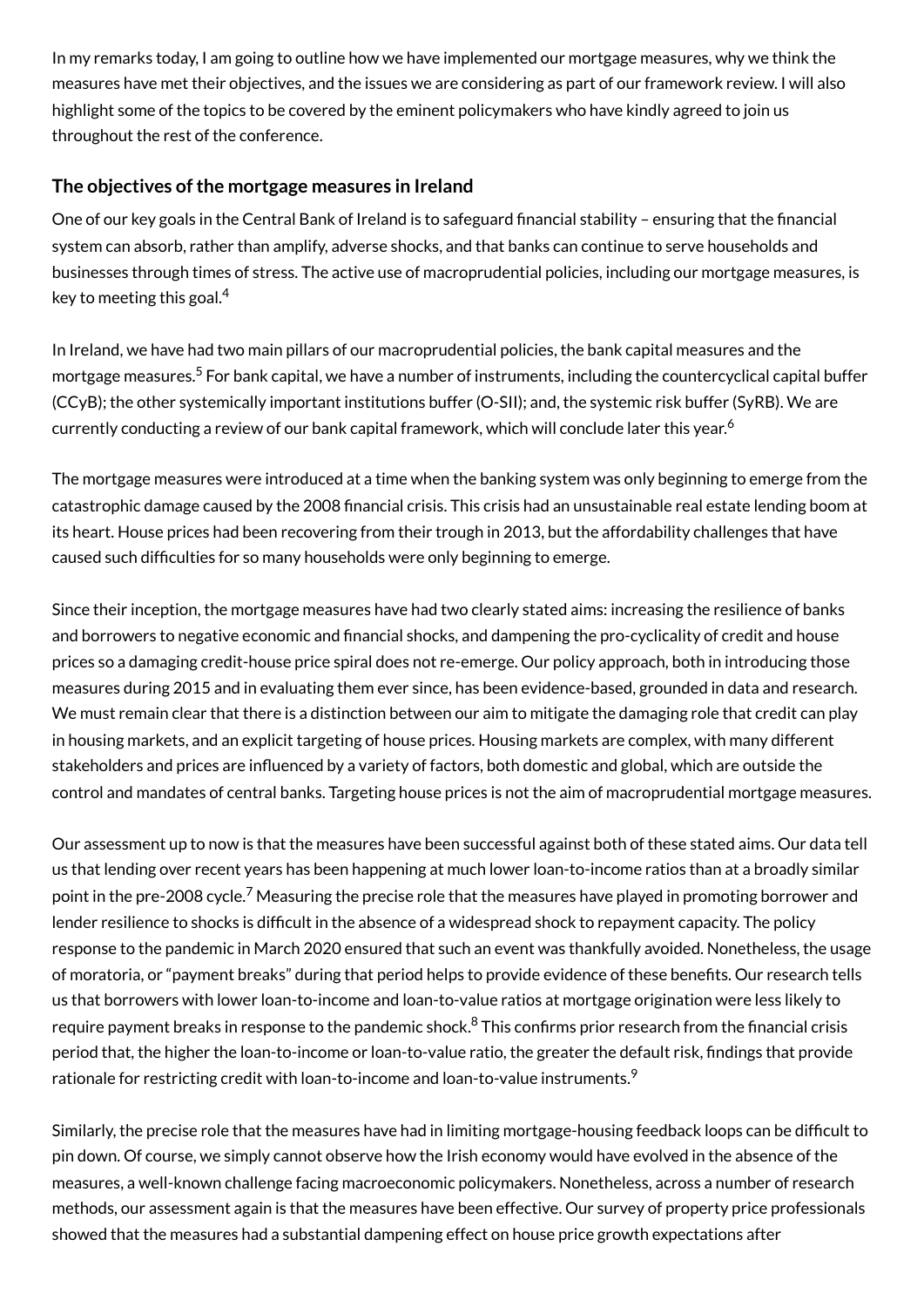introduction. This is an important channel given the role played by beliefs in price formation in housing. In addition, credit growth has remained relatively subdued in recent years.<sup>10</sup> Another technique compares counties, some of which had higher loan-to-income ratios in 2014. These counties were more likely to be affected by the measures. The research shows that house prices moderated substantially more in these counties during 2015 and 2016, a likely consequence of the disproportionate dampening effect of the measures. $^{\rm 11}$  Based on different modelling approaches carried out by the Bank and the Economic and Social Research Institute, estimates show that house prices, and the house price to income ratio, would have been higher in the absence of the measures. $^{\rm 12}$ 

The potential role that the measures have played in mitigating further damaging credit-house price feedback loops may seem academic to a potential first time buyer household struggling to purchase their first home. Context is crucial here, and we must always remain clear with the public on what we believe the measures can and cannot achieve. The measures were introduced in an era where housing supply has been slow to respond to price growth, both globally and in Ireland. There are several factors that are likely contributing to the slower response of housing supply to house prices, exacerbated by long-running cost pressures in the construction sector. These have been compounded more recently by pandemic-related supply chain issues and the Russian invasion of Ukraine. There are societal risks with simply allowing households to borrow more, only so that they can purchase housing at even higher prices due to elevated construction costs. A policy framework that can deliver lower construction costs, greater supply, lower house price to income ratios and less indebtedness is far superior to one in which a higher cost base and great indebtedness are hard-coded into the system.

While acknowledging the benefits that the mortgage measures provide, we are of course aware that, like any policy, the measures also impose economic costs. An important development in our framework review so far relates to the principle that the mortgage measures framework will take into account the costs that the measures impose on the Irish economy. The Central Bank will continue to develop tools that aid the assessment of trade-offs between benefits and costs. This will bring a more formalized and structured approach to cost-benefit assessment of the measures.

## **Our review ofthe mortgage measures framework**

This brings me to the reasons that we are conducting our framework review, and what we hope to achieve. Each year since 2016, we have reviewed the mortgage measures against their stated objectives. In the past, changes implemented during these reviews have included an increase in the loan-to-value limit for some first-time buyers, and changes to the size and composition of allowances above the limits. We had our review as usual in 2021, but we also started the process of doing something significantly different in parallel: an overarching review of the entire framework around the mortgage measures. In this framework review, we are assessing deeper, longer-term issues to ensure our policy framework remains fit for purpose, not just now, but into the future.

Our opening session tomorrow morning will allow us to gather lessons from a deep well of policy-making expertise, featuring three eminent global policymakers, Deputy Governor Christian Hawkesby, Head of Financial Stability Ana Cristina Leal and Executive Director Torbjorn Haegeland from the macroprudential authorities of New Zealand, Portugal and Norway, respectively. Given the increased usage of these measures since the global financial crisis, this is an ideal opportunity to take a step back and hear a variety of international perspectives.

It is now seven years since the introduction of the measures, and much has changed in the global economy since then. Up until this past year, a lot of focus had been placed on the role that deep, long-running forces like demographics, productivity, globalisation and inequality had played in lowering the "natural rate" of interest in the global economy. Borrowing costs have fallen substantially, both globally and in the Irish mortgage market, since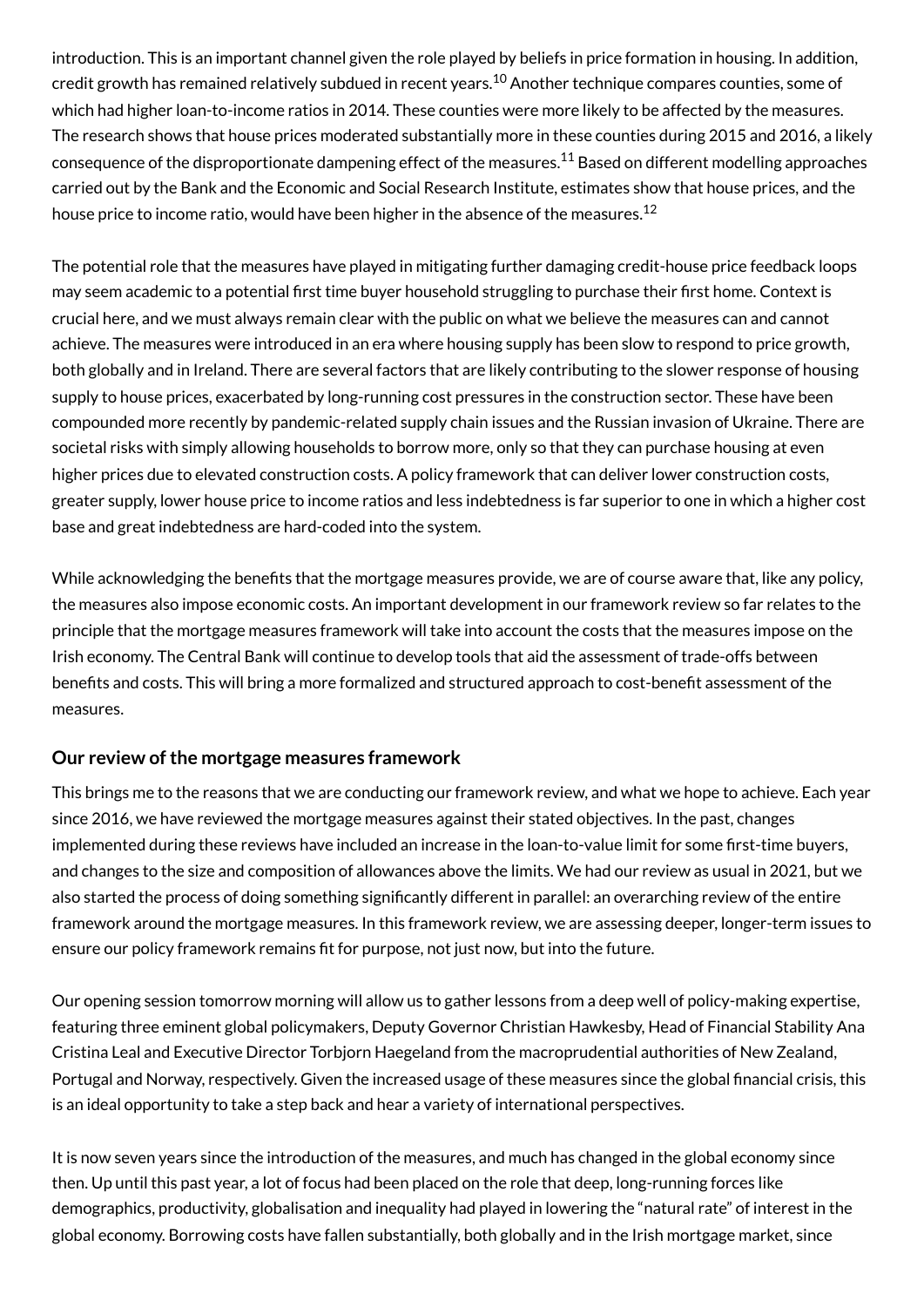2015. Despite all that, the pandemic and the invasion of Ukraine have now moved the possibility of interest rate *increases* to the forefront of all of our minds. Although as President Lagarde recently outlined in the context of the euro area, the Governing Council of the ECB "will maintain optionality, gradualism and flexibility in the conduct of monetary policy". 13

At the same time, the Irish housing market has changed markedly, with the supply response being weaker than one might have expected given the uplift in prices since 2013, and a range of other changes including the emergence of institutional investment, predominantly in the private rented sector. All of these forces play a role in shaping the operating environment in which we must set macroprudential policy for the Irish mortgage market. Our panel discussion tomorrow with our former Governor Patrick Honohan, the Bank of Finland's Deputy Governor Marja Nykänen, and the Bank of England's Executive Director Sarah Breeden, will help us greatly in thinking through the implications of these deep, long-run changes on our policy frameworks.

## **Conclusion**

So in summary, this conference provides an excellent opportunity to continue strengthening our policy frameworks by listening to our stakeholders and building dialogue. We believe our macroprudential mortgage measures have been effective in meeting their goals since we introduced them in 2015. Our review is crucial for us to ensure the measures continue to meet their goal in the years to come.

After this event, we will move towards finalising our mortgage measures framework. This feedback from this conference, in addition to the feedback garnered from our public engagement together with further research and analysis by the Central Bank, will inform the final conclusions on the design of the framework and the implications for the calibration and implementation of the mortgage measures. The framework review is due to conclude in the second half of 2022.

I wish you all a lovely afternoon and I hope that you all have a productive conference.

 $1$ I would like to thank Fergal McCann for his contribution to my remarks.

 $^{2}$ See [here](https://www.centralbank.ie/publication/corporate-reports/strategic-plan) for more information on our Strategic Plan.

 $3$ See [here](https://www.centralbank.ie/financial-system/financial-stability/macro-prudential-policy/mortgage-measures/mortgage-measures-framework-review-public-engagement) for further details.

 $^4$ Donnery, Sharon. [Macroprudential Policy in the Irish Mortgage Market: Taking Stock](https://www.centralbank.ie/news/article/speech-macroprudential-policy-taking-stock-deputy-governor-sharon-donnery-5-october-2021). Remarks delivered at Bank of Lithuania Macroprudential policy conference 2021 (5 October 2021).

 $5$ See [here](https://www.centralbank.ie/financial-system/financial-stability/macro-prudential-policy) for further information on our macroprudential policies.

 $^6$ Makhlouf, Gabriel. [Remarks on the publication of the Financial Stability Review 2021:2](https://www.centralbank.ie/news/article/speech-governor-makhlouf-fsr-2021-2-25-nov-2021). (25 November 2021).

 $7$ As measured by when aggregate price to income ratios were similar.

 $^8$ Gaffney, E., and Greaney, D., 2020. COVID-19 payment breaks on residential mortgages. Central Bank of Ireland, Financial Stability Note, Vol. 2020, No.5.